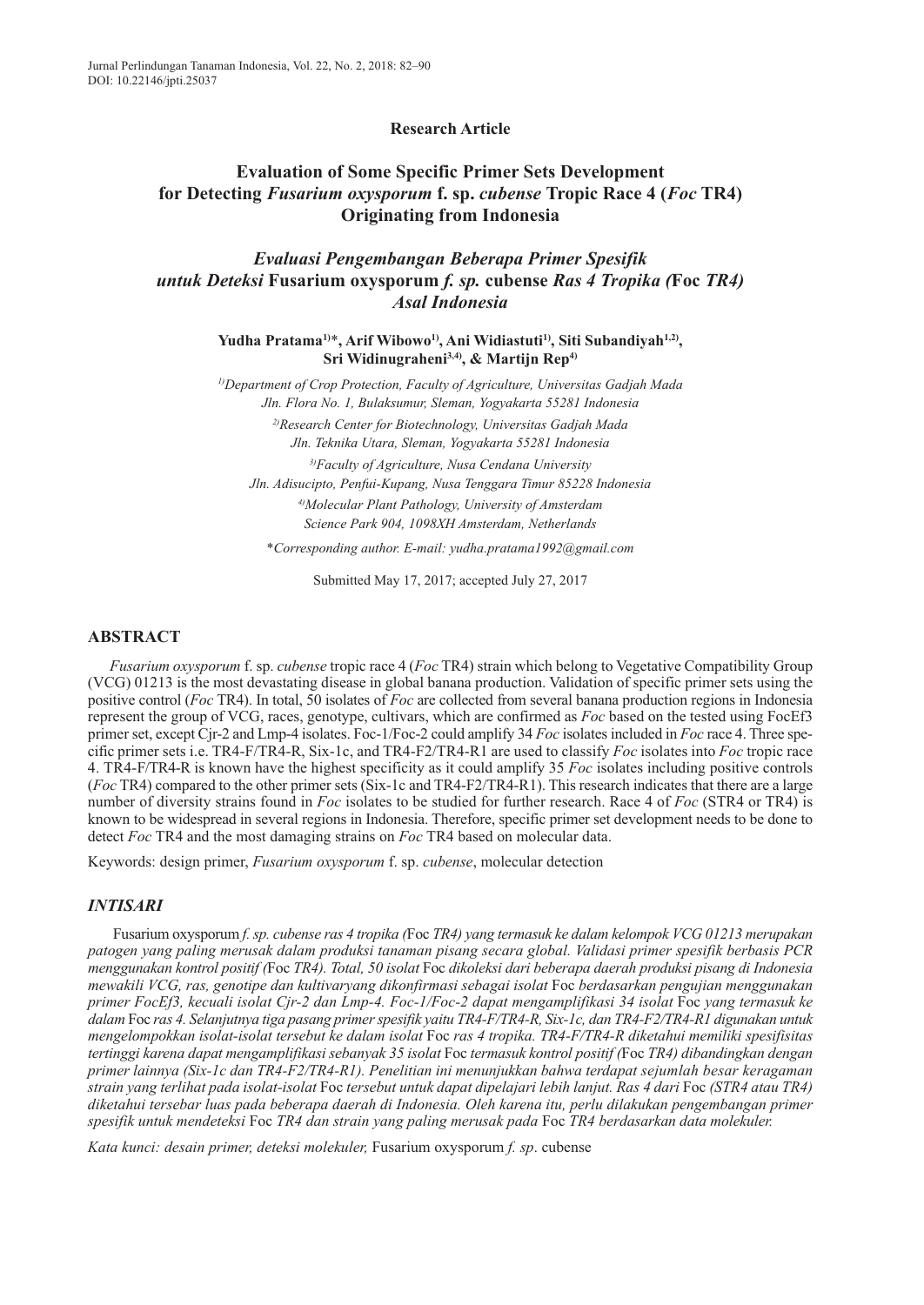### **INTRODUCTION**

Fusarium wilt or Panama disease caused by *Fusarium oxysporum* f. sp. *cubense* (*Foc*) (E.F. Smith) Snyder and Hansen is the most destructive pathogen of banana in the world. Four races of *Foc* have been reported based on their pathogenicity to different banana cultivars, except race 3 which is not a pathogen of banana as it only infects *Heliconia* spp. Race 1 infects Gros Michel (AAA), Silk and Pome varieties (AAB). Race 2 causes disease in cooking banana cultivars such as Bluggoe (ABB) (Ploetz, 2006). Race 1 of *Foc* gained prominence when it almost destroyed Gros Michel bananas, in Central America in the first half of the 1900s. As a result, Gros Michel cultivar is replaced by resistant Cavendish cultivar (AAA) in the early 1960s (Stover, 1962). Unfortunately, a new race of *Foc*, that is, race 4 is the most recently evolved and most virulent strain infecting the Cavendish cultivar as well as both race 1 and race 2 susceptible cultivars (Stover, 1972). Hence, fusarium wilt continues to be a constraint to susceptible varieties and is still considered a major threat to banana production because it cannot be controlled with fungicides.

Race 4 of *Foc* is first designated in Taiwan by Su in 1977 on the basis of wilt in Cavendish cultivar (Su *et al*., 1986). Before 1990, isolates that are classified as race 4 only caused serious losses in Cavendish genotypes in sub-tropic regions of Australia, the Canary Islands and Taiwan (Ploetz, 1990). Since then, a new variant that severely affects Cavendish cultivar in the tropics is identified. Thus, two types of *Foc* race 4, subtropic race 4 (STR4) and tropic race 4 (TR4) are designated. However, while *Foc* STR4 isolates cause disease in Cavendish cultivar in the subtropics, mainly when plants are exposed to abiotic stress, *Foc* TR4 isolates are pathogenic under both tropic and subtropic conditions (Buddenhagen, 2009).

Since its appearance, Foc TR4 has caused severe damage to Cavendish cultivars in TR4 had been confirmed in Australia (Northern Territory and Queensland), China (Hainan, Hunan, Guangdong, and Guangxi), Indonesia (Bali, Halmahera, Kalimantan, Java, Papua Province, Sulawesi, and Sumatra), Jordan, Lebanon, Malaysia (Peninsular and Sarawak), Mozambique, Oman, Pakistan, the Philippines (Mindanao), and Taiwan (Butler, 2013; Garcia *et al*. 2013; Molina *et al*., 2010; Ordonez *et al*., 2015; Ploetz, 2006;

Ploetz *et al.*, 2015). Control strategies of this pathogen are based on visual monitoring for early symptom appearance, eradication of infected plants and isolation of infested areas to reduce pathogen dissemination. However, these strategies are often impractical and therefore does not carried out (Dita *et al*., 2010).

Based on Vegetative Compatibilty Group (VCG), *Foc* have been separated into 24 vegetative compatibility groups (VCGs) (Ghag *et al*., 2015). Finally, various identification tools have been used to separate *Foc* into a number of clonal lineages to their grouping based on VCGs (Bentley *et al*., 1998). Till now, *Foc* separated into two clades and eight lineages with the majority of groups present in Asia (Ghag *et al*., 2015). Phenotypic and genotypic analyses of worldwide collections of *Foc* suggest that Southeast Asia is the centre of origin of *Foc* (Fourie *et al.*, 2009) and the pathogen has been introduced into new regions from there (Stover, 1962). The tropic race 4 strain of *Foc* belongs to a single group of VCG 01213/16 complex, whereas the subtropic race 4 isolates belong to VCG 0120, 0121, 0122, 0129 and 01211 (Buddenhagen, 2009).

The development of a rapid and reliable PCR diagnostic for *Foc* TR4 (VCG 01213) using Random Amplification of Polymorphic DNA (RAPD), Restriction Fragment Length Polymorphisms (RFLPs), Sequence Characterized Amplified Region (SCAR), Elongation Factor ( $EFA$ ) gene, Single Nucleotide Polymorphisms (SNPs) based on the Intergenic spacer (IGS) and small secreted protein (Six, Secret in xylem) have been developed for the identification of *Foc* using diagnostic traits that are directly linked to pathogenicity or virulence would provide another powerful approach for identification of soil-borne pathogenic fungi such as *Foc* TR4 (Lin *et al*., 2008; Liao *et al.*, 2009; Dita *et al*., 2010; Lin *et al.*, 2012; Li *et al*., 2013; Guo *et al.*, 2014). Therefore, the main objective of this study is to evaluate the specific primer sets development as well as its specificity for *Foc* TR4 (VCG 01213) detection originating from different banana production areas in Indonesia.

#### **MATERIALS AND METHODS**

#### *Isolates collection*

In total, 50 monosporic cultures of *Foc* isolates originating from different banana production areas in Indonesia (Bangka, West Java, Central Java, East Java, Kalimantan, and Sumatera) are analysed.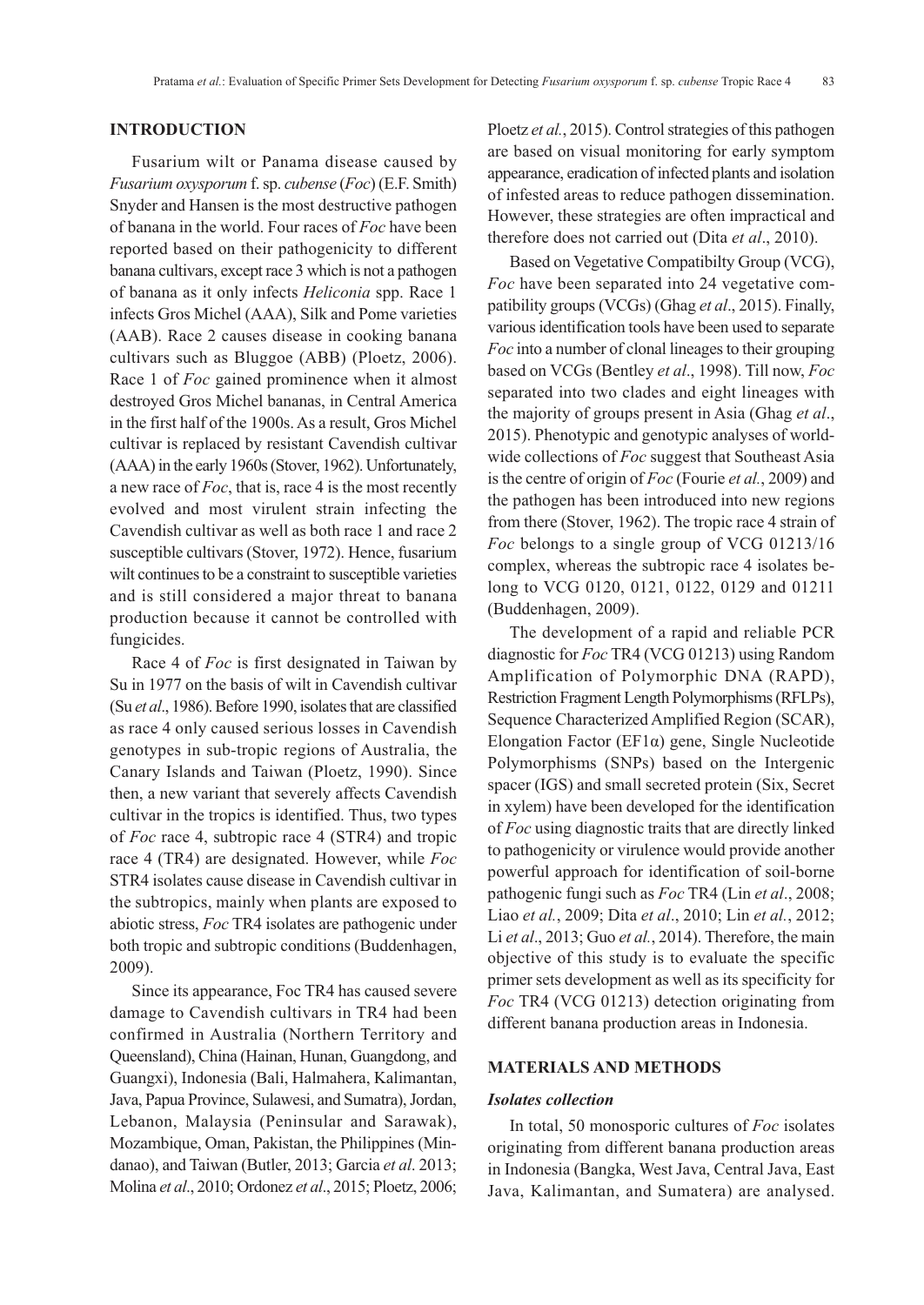The cultivars, genotypes and VCG of all *Foc* isolates are presented in Table 2. VCG tests are performed for all of the *Foc* isolates from different banana production areas have been done by Wibowo *et al*. (2011), including VCG 01213 which are belong to *Foc* TR4 (Table 2).

#### *DNA Extraction*

To obtain the mycelial mass, the isolates are grown on Potato Dextrose Broth medium (PDB) in 100 ml Erlenmeyer flasks for 7 days at 25ºC. The isolates are shaken continuously for a period depending on each isolate. After 7 days, the mycelial mass of each isolate is filtered for the extraction of DNA. Filter paper is used to collect the mycelia and they are grinded in CTAB buffer using a mortar and pestle. The extraction of DNA from the isolates is performed using the CTAB method with some modification. PCR product is visualized on a 1% agarose gel stained with ethidium bromide viewed under UV light.

### *Identification Foc Isolates Using FocEf3 Primer Set*

Firstly, to make sure that DNA samples of fifty isolates are *Foc*, FocEf3 primer set that is designed by Widinugraheni *et al*. (2015) used for *Foc* detection yield an amplification product of 600 bp using the following programme: 94ºC for 5 min followed by 30 cycles consisting of 94ºC for 30 sec, 57ºC for 30 sec, and 72ºC for 2 min 30 sec followed by an additional extension time at 72°C for 5 min.

# *Evaluation Test of Foc Isolates Using Specific Primer Design of Foc Race 4 and Foc TR4*

All isolates are tested using specific primer Foc-1/ Foc-2 (Lin *et al*., 2008) to detect *Foc* race 4. This primer yield an amplification product of 242 bp using the following programme: 95ºC for 5 min followed by 33 cycles consisting of 95ºC for 1 min, 55ºC for 1 min, and 72ºC for 3 min followed by an additional extension time at 72ºC for 10 min. The amplified isolates using Foc-1/Foc-2, are tested using specific primer sets to detect *Foc* TR4 i.e. TR4-F/ TR4-R (Dita *et al*., 2010), Six-1c (Widinugraheni *et al*., 2015) and TR4-F2/TR4-R1 (Bentley *et al.*, 2003). TR4-F/TR4-R yield an amplification product of 463 bp with the following programme: 95ºC for 5 min followed by 30 cycles consisting of 95ºC for 1 min, 60°C for 1 min, and 72ºC for 3 min followed by an additional extension time at 72ºC for 10 min. Six-1c yield an amplification product of 884 bp with the following programme: 94ºC for 5 min followed by 30 cycles consisting of 94ºC for 30 s, 57ºC for 30 s, and 72ºC for 2 min 30 s followed by an additional extension time at 72ºC for 5 min. TR4-F2/TR4-R1 primer set that also used in this study according the combination and modification of methods developed by Bentley *et al.*(2003), yield an amplification product of 1400 bp with the following programme: 95ºC for 2 min followed by 30 cycles consisting of 95ºC for 30 sec, 68ºC for 1 min 30 sec, and 72ºC for 3 min followed by an additional extension time at 72ºC for 10 min.

### **RESULTS AND DISCUSSION**

#### *Identification Foc Isolates Using FocEF3 Primer Set*

In total, 48 isolates are confirmed as *Foc* isolates based on the test using FocEf3 primer set which is designed by Widinugraheni *et al*. (2015) for *Foc* except Cjr-2 and Lmp-4 isolates that probably contaminant (Table 1).

# *Evaluation Test of Foc Isolates Using Specific Primer Design of Foc Race 4 and Foc Tropic Race 4*

Lin *et al*. (2008) designed a specific primer set which is derived from RAPD fragment specific to *Foc* race 4 isolates from Taiwan are amplified by the random primer OPA02404 and designed a specific primer set called Foc-1/Foc-2 (Foc242) from the OPA02404 nucleotide sequences is used in this study. The Foc-1/Foc-2 (Foc242) had been confirmed with high specificity to detect *Foc* race 4 (*Foc* race 4) (Lin *et al*., 2008). From 50 *Foc* isolates, Foc-1/Foc-2 could amplify 34 isolates with a percentage of 68%, but not to the other 16 isolates (Table 1).

To classify the isolates into *Foc* tropic race 4 (*Foc* TR4), then some specific primer sets for *Foc* TR4 detection are used. In this study 3 specific primer sets are developed to amplify *Foc* TR4 (VCG 01213) i.e. TR4-F/TR4-R (Dita *et al.*, 2010), Six-1c (Widinugraheni *et al*., 2015), and TR4-F2/TR4-R1 (Bentley *et al*., 2003).

TR4-F/TR4-R primer set derived from sequences of IGS region to study genetic diversity of *Foc*, with the aim of identifying Single Nucleotide Polymorphisms (SNPs) for specific primer design for *Foc* TR4 detection. However, the results showed that the higher SNP frequency of the IGS region provides a rich source of genetic diversity in *Foc* (Dita *et al*., 2010). From 50 *Foc* isolates have been tested by TR4-F/TR4-R, 35 *Foc* isolates could be amplified by TR4-F/TR4-R with a percentage of 70%, but not to the other 15 isolates (Table 1).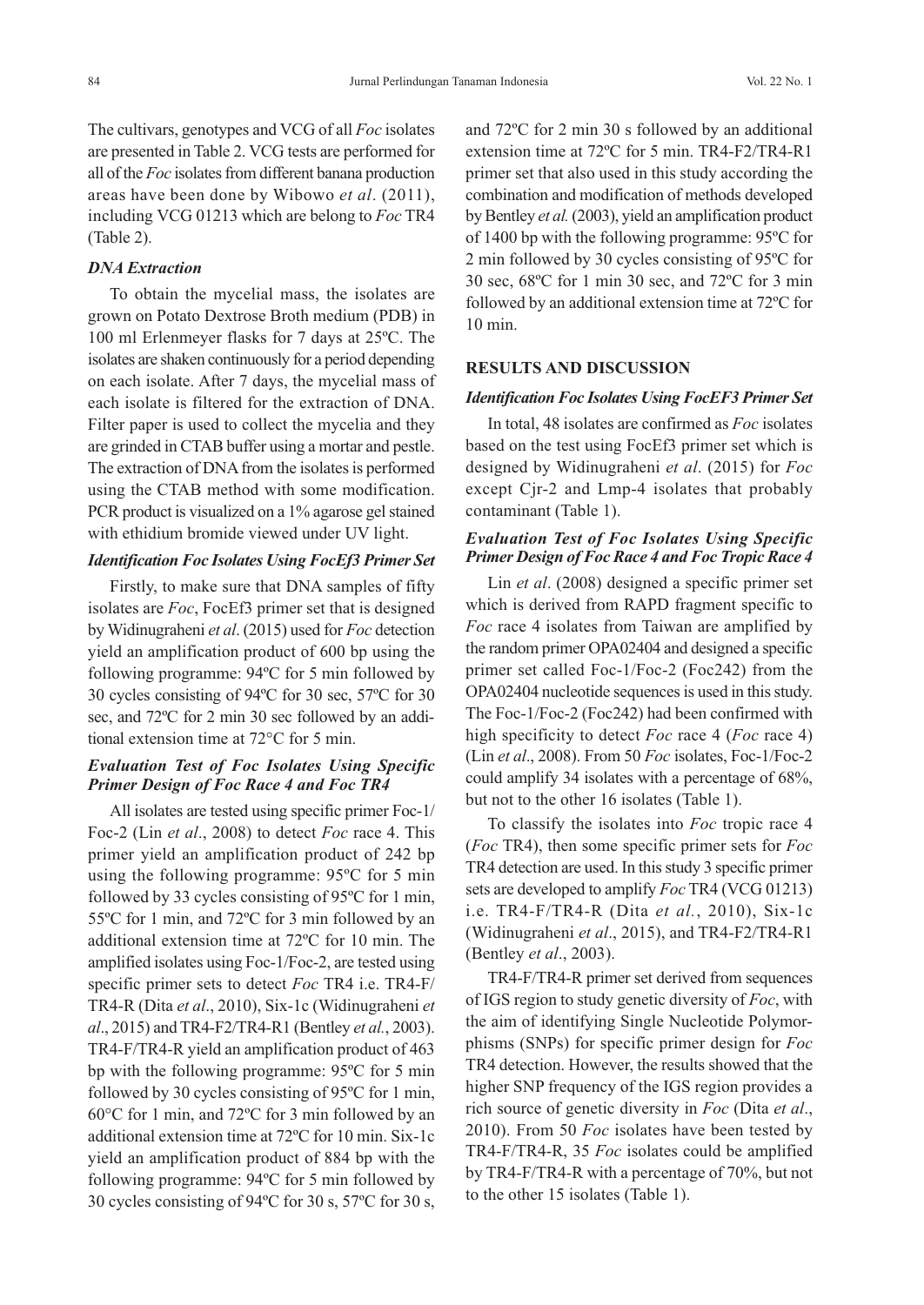| Primer name    | References                                          | Primer specificity | target    | Amplification Total of amplified<br>isolates | Total of not ampli-<br>fied isolates |
|----------------|-----------------------------------------------------|--------------------|-----------|----------------------------------------------|--------------------------------------|
| FocEf3         | Widinugraheni et<br><i>al.</i> , 2015               | General Foc        | 600bp     | 48                                           |                                      |
| Foc- $1/Foc-2$ | Lin <i>et al.</i> 2008                              | <i>Foc</i> race 4  | $242$ bp  | 34                                           | 16                                   |
| $TR4-F/TR4-R$  | Dita <i>et al.</i> 2010                             | Foc tropic race 4  | 463 bp    | 35                                           | 15                                   |
| $Six-1c$       | Widinugraheni et<br>al., 2015                       | Foc tropic race 4  | 884 bp    | 25                                           | 25                                   |
| TR4-F2/TR4-R1  | Bentley <i>et al.</i> 2003 <i>Foc</i> tropic race 4 |                    | $1400$ bp | 17                                           | 33                                   |

Table 1. Total amplified isolates and not amplified using general primer set of *Foc*, specific primer sets of *Foc* race 4 and *Foc* TR4

Six-1c specific primer set that is designed by Widinugraheni *et al*. (2015) with some selection of several effectors on *Foc* TR4 (II5) strain genome based on the homology of Sixgeneis used in this study also capable in detecting *Foc* TR4. From the result, Six-1c could amplify 25 *Foc* isolates with a percentage of 50%, but not to the other 25 isolates (Table 1).

TR4-F2/TR4-R1 primer set that also used in this study according the combination and modification of methods developed by Bentley *et al*. (2003) is also specific to *Foc* TR4, have the lowest specificity which could only amplify 17 *Foc* isolates with a percentage of 34%, but not to the other 33 isolates. Beside of that Bdg-1A, Cms-1, Grt-1, Grt-3, Tsk-2, Bgl-3, Sdt-1, U-14, Batu-2, Kbr-1, Kdg-1, Ksp-1, Pjn-5, Btp-1, Ktr-1, Kd-2, Kp-1, and Kp-4 isolates could be amplified by TR4-F/TR4-R, but they are not using TR4-F2/TR4-R1 (Table 2).

In identifying *Foc* TR4 isolates, 34 *Foc* isolates that amplified using Foc-1/Foc-2 are compared using three pairs of specific primer TR4-F/TR4-R, Six-1c and TR4-F2/TR4-R1. From 34 *Foc* isolates, there are 24 isolates that could be amplified by TR4-F/ TR4-R (Bdg-1A, Bjr-2, Grt-1, Tsk-2, Bgl-3, Mln-1, Pbn-1, Prb-1, Sdt-1, Batu-2, Ksp-1, Pjn-5, A-13, Bnt-1, Bnt-2, Btp-1, Gnk-2, Kp-1, Kp-4, Kp-H, Slm-1, Slm-3, Lmp-1 and Lmp-3). Otherwise Six-1c could amplified 20 Foc isolates (Bdg-1, Bdg-1A, Bjr-2, Tsk-2, Mln-1, Pbn-1, Prb-1, Sdt-1, Batu-2, Batu-3B, A-13, Bnt-1, Bnt-2, Gnk-2, Kp-4, Kp-H, Slm-1, Slm-3, Lmp-1, and Lmp-3). Meanwhile TR4-F2/TR4-R1 could only amplify 13 isolates (Bjr-2, Mln-1, Pbn-1, Prb-1, A-13, Bnt-1, Bnt-2, Gnk-2, Kp-H, Slm-1, Slm-3, Lmp-1, and Lmp-3) (Table 2).

Because of the highest specificity of *Foc* TR4-F/ TR4-R than the other primer sets (Six-1c and TR4-F2/ TR4-R1), all of the amplified isolates using TR4-F/ TR4-R, arecompared by Foc-1/Foc-2. From all of the *Foc* isolates showed that Bnk-12, Bnk-25, Cms-1, Grt-3, U-14, Kjg-2, Kbr-1, Kdg-1, Kd-2, Ktr-1, and Kp-3 that could be amplified by TR4-F/ TR4-R but they are not using Foc-1/Foc-2. Otherwise, Bdg-1, Bjr-1, Cjr-1, Grt-1, Grt-2, Prb-2, Skj-2, Tmg-4, Batu-3, Batu-3B, and Batu-4 isolates are not amplified by TR4-F/TR4-R but they are using Foc-1/Foc-2 (Table 2). In addition, there are some isolates that could be amplified by TR4-F/TR4-R, Six-1c, and TR4-F2/TR4-R1 but could not be amplified by Foc-1/ Foc-2, in which these isolates should be included to *Foc* race 4 (Table 2).

Dita *et al.* (2010) also found similar case. In their study, TR4-F/TR4-R could only amplify *Foc* TR4 isolates (VCG 01213). Meanwhile, Foc-1/Foc-2 reacted with *Foc* tropic race 4 (VCG 01213) and others VCG known as *Foc* subtropic race 4, they are FocYB, Foc19508 (VCG 0120), NRRL36107 (VCG 0126), NRRL36101 (VCG 0123) and NRRL26029 (VCG 01210). Based on the source of the reference, these isolates are known as *Foc* race 1. This ambiguity illustrates the drawback inthe current race designation system for *Foc* in banana. An isolate may be classified as STR4 in subtropic areas (where it affects Cavendish), but in tropic areas, an isolate called as *Foc* race 1 as is the case in the isolates (where it is unable to affect Cavendish). For instance, genetically identical isolates of Foc are classified as race 4 isolates in the subtropics, because they cause disease to Cavendish bananas under subtropic conditions only but it designated as race 1 isolates in the tropics (Dita *et al*., 2010).

Fungi, like all living organisms, have the ability to adapt in response to changing or new environments. Environmental changes exert selection pressure on an organism (McDonald, 1997), and only individuals that adjust to change are able to succeed. The capacity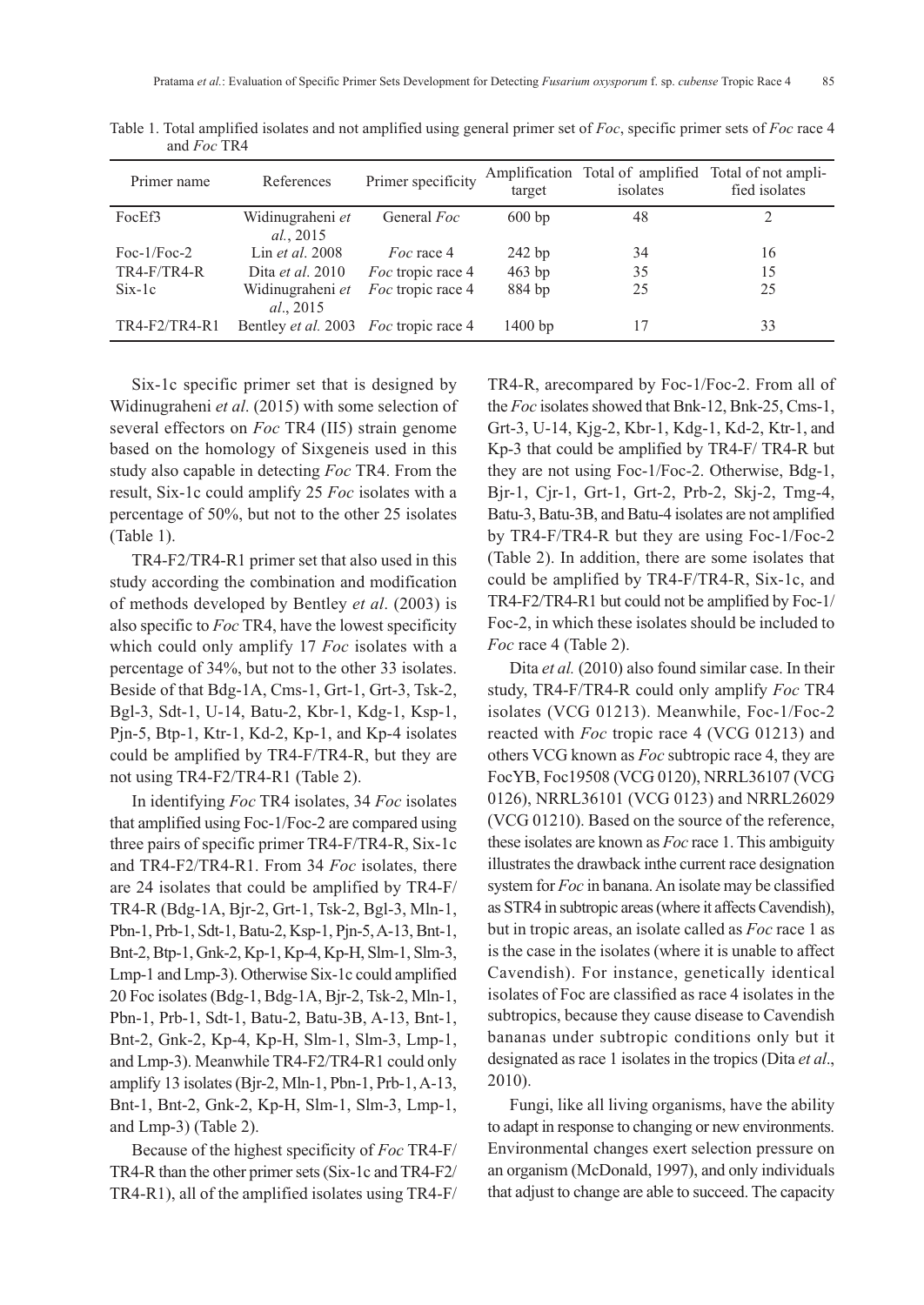|                   |      |              |                                                                                                                                               |                         | 20    | ما    |                  |             | $\sigma$                                                                                                                                                                                                                                                                                                                                                                                                 |                                                                                                                                                                                                                                                                                                                                                                                                                                                |                  |       |          |    |                                                                                                                                                                                                                                                                                                                                                                                                                                                               |      |        |                   |         |                                      |                    |               |                         | No.                                                                                                    |            |
|-------------------|------|--------------|-----------------------------------------------------------------------------------------------------------------------------------------------|-------------------------|-------|-------|------------------|-------------|----------------------------------------------------------------------------------------------------------------------------------------------------------------------------------------------------------------------------------------------------------------------------------------------------------------------------------------------------------------------------------------------------------|------------------------------------------------------------------------------------------------------------------------------------------------------------------------------------------------------------------------------------------------------------------------------------------------------------------------------------------------------------------------------------------------------------------------------------------------|------------------|-------|----------|----|---------------------------------------------------------------------------------------------------------------------------------------------------------------------------------------------------------------------------------------------------------------------------------------------------------------------------------------------------------------------------------------------------------------------------------------------------------------|------|--------|-------------------|---------|--------------------------------------|--------------------|---------------|-------------------------|--------------------------------------------------------------------------------------------------------|------------|
| <b>KALIMANTAN</b> |      |              | CENTRAL JAVA                                                                                                                                  |                         |       |       |                  |             |                                                                                                                                                                                                                                                                                                                                                                                                          |                                                                                                                                                                                                                                                                                                                                                                                                                                                |                  |       |          |    | WEST JAVA                                                                                                                                                                                                                                                                                                                                                                                                                                                     |      |        |                   |         |                                      |                    | <b>BANGKA</b> |                         | Origin                                                                                                 |            |
|                   |      |              |                                                                                                                                               |                         |       |       |                  |             | $\begin{array}{l} \mathbb{B} \mathbb{S}^{1,3}_{1} \\ \mathbb{S} \mathbb{S}^{1,3}_{1} \\ \mathbb{S} \mathbb{S}^{1,3}_{1} \\ \mathbb{S} \mathbb{S}^{1,3}_{1} \\ \mathbb{S} \mathbb{S}^{1,3}_{1} \\ \mathbb{S} \mathbb{S}^{1,3}_{1} \\ \mathbb{S} \mathbb{S}^{1,3}_{1} \\ \mathbb{S} \mathbb{S}^{1,3}_{1} \\ \mathbb{S} \mathbb{S}^{1,3}_{1} \\ \mathbb{S} \mathbb{S}^{1,3}_{1} \\ \mathbb{S} \mathbb{S}^{$ | $\begin{array}{l} \mathbf{\ddot{B}}_{1} \\ \mathbf{\ddot{B}}_{2} \\ \mathbf{\ddot{C}}_{3} \\ \mathbf{\ddot{C}}_{4} \\ \mathbf{\ddot{C}}_{5} \\ \mathbf{\ddot{C}}_{6} \\ \mathbf{\ddot{C}}_{7} \\ \mathbf{\ddot{C}}_{8} \\ \mathbf{\ddot{C}}_{9} \\ \mathbf{\ddot{C}}_{1} \\ \mathbf{\ddot{C}}_{1} \\ \mathbf{\ddot{C}}_{2} \\ \mathbf{\ddot{C}}_{1} \\ \mathbf{\ddot{C}}_{2} \\ \mathbf{\ddot{C}}_{3} \\ \mathbf{\ddot{C}}_{4} \\ \mathbf{\dd$ |                  |       |          |    |                                                                                                                                                                                                                                                                                                                                                                                                                                                               |      |        | $\rm Bi\mbox{-}1$ | $Bdg-2$ | $\frac{\text{Bdg-1}}{\text{Bdg-1A}}$ |                    |               | <b>Bnk-12</b><br>Bnk-25 | Isolate name                                                                                           |            |
| Ξ                 |      |              | πc                                                                                                                                            | $\overline{\mathrm{5}}$ | $\Xi$ | $\Xi$ | $\overline{\mu}$ | 01213/16    | 01213/16                                                                                                                                                                                                                                                                                                                                                                                                 | Ħ                                                                                                                                                                                                                                                                                                                                                                                                                                              | $\overline{\mu}$ | nc    | Ξ        | nc | ¤                                                                                                                                                                                                                                                                                                                                                                                                                                                             | Ξ    | ΩC     | ¤                 | ¤       | πc                                   | $\Xi$              | nc            | $\overline{\mathrm{c}}$ |                                                                                                        | <b>NCG</b> |
|                   |      |              |                                                                                                                                               |                         |       |       |                  | TR4<br>TR4  |                                                                                                                                                                                                                                                                                                                                                                                                          |                                                                                                                                                                                                                                                                                                                                                                                                                                                |                  |       |          |    |                                                                                                                                                                                                                                                                                                                                                                                                                                                               |      |        |                   |         |                                      |                    |               |                         | Race                                                                                                   |            |
| $\rm{Raja}$       |      | Uter<br>Uter | Ambon                                                                                                                                         | Ambon                   | Ambon | Ambon | Ambon            | Kepok kerau | Kepok                                                                                                                                                                                                                                                                                                                                                                                                    | Ambon                                                                                                                                                                                                                                                                                                                                                                                                                                          | Uter             | Ambon |          |    | Ambon<br>Kepok<br>Ambon<br>Uter                                                                                                                                                                                                                                                                                                                                                                                                                               | Uter | Uter   | Kepok             | Uter    | Ambon                                | Ambon              | Ambon         | Ambon                   | Host or cultivar                                                                                       |            |
|                   |      |              |                                                                                                                                               |                         |       |       |                  |             |                                                                                                                                                                                                                                                                                                                                                                                                          |                                                                                                                                                                                                                                                                                                                                                                                                                                                |                  |       |          |    |                                                                                                                                                                                                                                                                                                                                                                                                                                                               |      |        |                   |         |                                      |                    |               |                         |                                                                                                        |            |
| AAB               |      |              | $\begin{array}{lcl} \textbf{ABB} \\ \textbf{ABB} \\ \textbf{ABB} \\ \textbf{AAA} \\ \textbf{ABB} \\ \textbf{ABB} \\ \textbf{ABB} \end{array}$ |                         |       |       |                  |             |                                                                                                                                                                                                                                                                                                                                                                                                          |                                                                                                                                                                                                                                                                                                                                                                                                                                                |                  |       |          |    | $\begin{array}{c} \textbf{ABB} \\ \textbf{ABB} \\ \textbf{ABB} \\ \textbf{ABA} \\ \textbf{ABB} \\ \textbf{ABB} \\ \textbf{ABB} \\ \textbf{ABB} \\ \textbf{AAA} \\ \textbf{AAA} \\ \textbf{AAA} \\ \textbf{AAA} \\ \textbf{AAB} \\ \textbf{AAB} \\ \textbf{AAB} \\ \textbf{AAB} \\ \textbf{AAB} \\ \textbf{AAB} \\ \textbf{AAB} \\ \textbf{AAB} \\ \textbf{AAB} \\ \textbf{AAB} \\ \textbf{AAB} \\ \textbf{AAB} \\ \textbf{AAB} \\ \textbf{AAB} \\ \textbf{AA$ |      |        |                   | ABB     |                                      | AAA                |               | AAA                     | Genotype                                                                                               |            |
| $^+$              | $^+$ |              |                                                                                                                                               |                         |       |       |                  |             | $^{+}$                                                                                                                                                                                                                                                                                                                                                                                                   |                                                                                                                                                                                                                                                                                                                                                                                                                                                | $^+$             |       | $\, +$   |    |                                                                                                                                                                                                                                                                                                                                                                                                                                                               |      | $^{+}$ |                   |         |                                      | $\hspace{0.1mm} +$ | $^+$          |                         | FocEf3                                                                                                 |            |
|                   |      |              |                                                                                                                                               |                         |       |       |                  |             |                                                                                                                                                                                                                                                                                                                                                                                                          | $+$ +                                                                                                                                                                                                                                                                                                                                                                                                                                          |                  | - 11  |          |    |                                                                                                                                                                                                                                                                                                                                                                                                                                                               |      |        |                   |         |                                      |                    |               |                         |                                                                                                        |            |
|                   |      |              |                                                                                                                                               |                         |       |       |                  |             |                                                                                                                                                                                                                                                                                                                                                                                                          | $\sim$ 1                                                                                                                                                                                                                                                                                                                                                                                                                                       | $\mathbf{I}$     |       |          |    |                                                                                                                                                                                                                                                                                                                                                                                                                                                               |      |        |                   |         |                                      |                    |               |                         |                                                                                                        |            |
|                   |      |              |                                                                                                                                               |                         |       |       |                  |             |                                                                                                                                                                                                                                                                                                                                                                                                          |                                                                                                                                                                                                                                                                                                                                                                                                                                                |                  |       | $\sim$ 1 |    | $\sim 1$                                                                                                                                                                                                                                                                                                                                                                                                                                                      |      |        |                   |         |                                      |                    |               |                         | Response to specific primer sets<br>$\frac{\text{Response to specific primer sets}}{\text{Foc1/Foc2}}$ |            |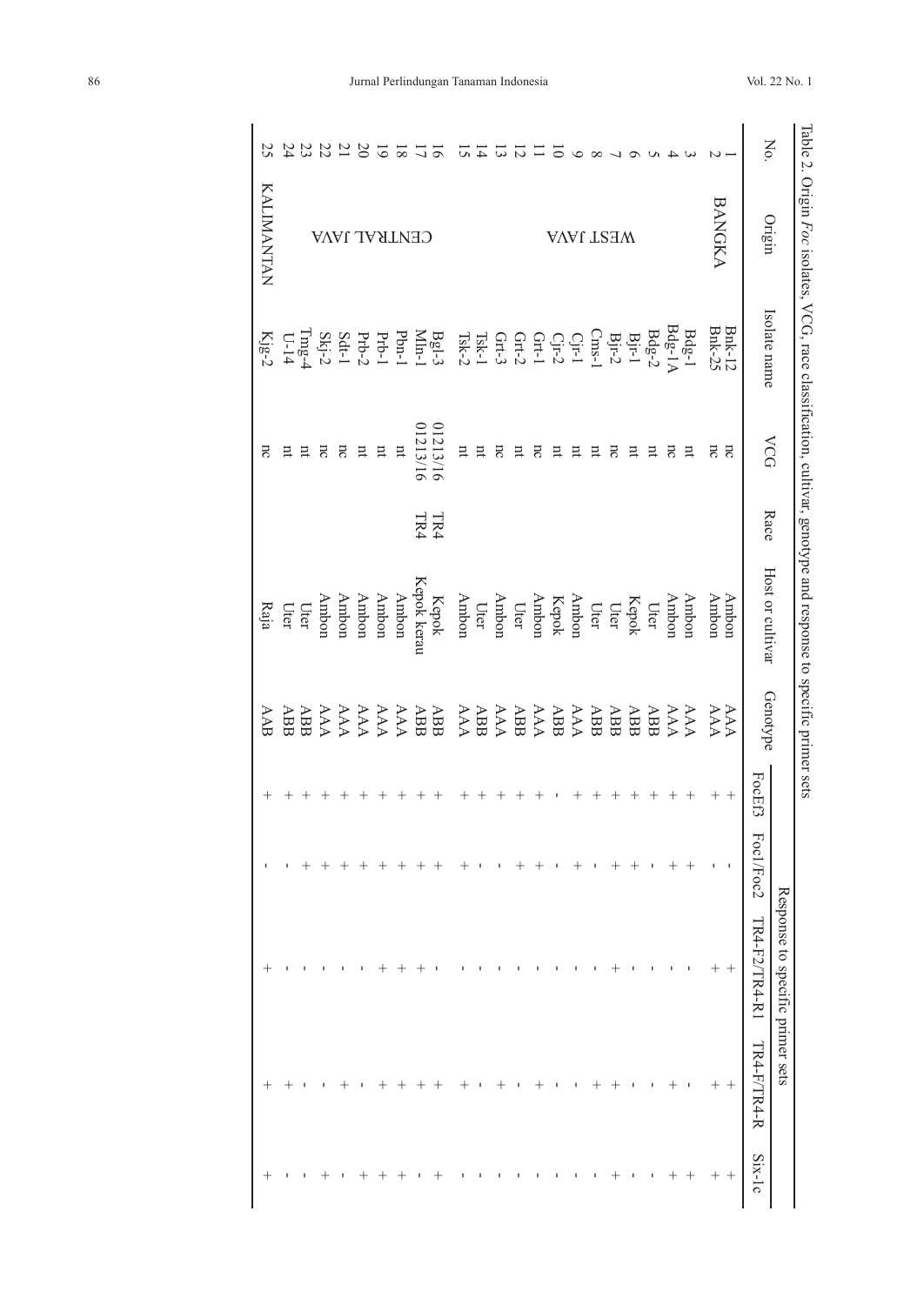| Ï                             |
|-------------------------------|
|                               |
|                               |
|                               |
|                               |
|                               |
|                               |
|                               |
|                               |
|                               |
|                               |
| j                             |
|                               |
|                               |
|                               |
| I                             |
|                               |
|                               |
|                               |
|                               |
|                               |
|                               |
|                               |
|                               |
|                               |
|                               |
| j                             |
| Ï                             |
|                               |
|                               |
| í                             |
|                               |
| $\frac{1}{2}$                 |
|                               |
| l                             |
|                               |
|                               |
|                               |
| ļ                             |
|                               |
| <b>.</b><br>.                 |
| i<br>l<br>Ó                   |
| ļ<br>ĺ                        |
| í<br>;<br>;<br>$\overline{a}$ |
|                               |

| Isolate name<br>Batu-3B<br>Batu-2<br>Batu-3<br>Batu-4<br>$\begin{array}{l} \rm Btp\text{-}1 \\ \rm Gnk\text{-}2 \\ \rm Kd\text{-}2 \\ \rm Kp\text{-}1 \\ \rm Kp\text{-}3 \\ \rm Kp\text{-}4 \\ \rm Kp\text{-}4 \\ \rm Kp\text{-}4 \\ \rm Kp\text{-}4 \\ \rm Kp\text{-}4 \\ \rm Kp\text{-}4 \\ \rm Kp\text{-}4 \\ \rm Kp\text{-}4 \\ \rm Kp\text{-}4 \\ \rm Kp\text{-}4 \\ \rm Kp\text{-}4 \\ \rm Kp\text{-}4 \\ \rm Kp\text{-}4 \\ \rm Kp\text{-}4 \\ \rm Kp\text{-}4 \\ \rm Kp\text{-}4 \\ \rm K$<br>$Pjn-4$<br>$Pjn-5$<br>$Bnt-2$<br>$A-13$<br>Bnt-1<br>Kdg-1<br>$Ksp-1$<br>$Kbr-1$<br>$Ktr-1$<br>Origin<br>YOGYAKARTA<br><b>EAST JAVA</b><br>Σ.<br>36<br>26<br>$30\,$<br>38<br>39<br>29<br>32<br>33<br>34<br>$\overline{\mathcal{E}}$<br>$\Theta$<br>42<br>43<br>$\ddot{4}$<br>45<br>$\overline{31}$<br>$\frac{1}{4}$ | VCG                     |                             |                  |                   |        |                    | Response to specific primer sets |                    |                    |
|--------------------------------------------------------------------------------------------------------------------------------------------------------------------------------------------------------------------------------------------------------------------------------------------------------------------------------------------------------------------------------------------------------------------------------------------------------------------------------------------------------------------------------------------------------------------------------------------------------------------------------------------------------------------------------------------------------------------------------------------------------------------------------------------------------------------------|-------------------------|-----------------------------|------------------|-------------------|--------|--------------------|----------------------------------|--------------------|--------------------|
|                                                                                                                                                                                                                                                                                                                                                                                                                                                                                                                                                                                                                                                                                                                                                                                                                          |                         | ace<br>$\tilde{\mathbf{K}}$ | Host or cultivar | Genotype          | FocEf3 | Foc1/Foc2          | TR4-F2/TR4-R1                    | TR4-F/TR4-R        | $Six-1c$           |
|                                                                                                                                                                                                                                                                                                                                                                                                                                                                                                                                                                                                                                                                                                                                                                                                                          | Ħ                       |                             | Kepok            | ABB               | $^+$   | $\hspace{0.1mm} +$ |                                  | ┿                  | $\hspace{0.1mm} +$ |
|                                                                                                                                                                                                                                                                                                                                                                                                                                                                                                                                                                                                                                                                                                                                                                                                                          | Ξ                       |                             | Raja             | AAB               |        |                    |                                  |                    | $\hspace{0.1mm} +$ |
|                                                                                                                                                                                                                                                                                                                                                                                                                                                                                                                                                                                                                                                                                                                                                                                                                          | nc                      |                             | Raja             | AAB               |        |                    |                                  |                    |                    |
|                                                                                                                                                                                                                                                                                                                                                                                                                                                                                                                                                                                                                                                                                                                                                                                                                          | nc                      |                             | Kepok            | ABB               |        |                    |                                  |                    |                    |
|                                                                                                                                                                                                                                                                                                                                                                                                                                                                                                                                                                                                                                                                                                                                                                                                                          | nc                      |                             | Ambon            | AAA               |        |                    |                                  |                    |                    |
|                                                                                                                                                                                                                                                                                                                                                                                                                                                                                                                                                                                                                                                                                                                                                                                                                          | nc                      |                             | Kepok            | ABB               |        |                    |                                  |                    |                    |
|                                                                                                                                                                                                                                                                                                                                                                                                                                                                                                                                                                                                                                                                                                                                                                                                                          | $\overline{\mathbf{u}}$ |                             | Ambon            | AAA               |        |                    |                                  |                    |                    |
|                                                                                                                                                                                                                                                                                                                                                                                                                                                                                                                                                                                                                                                                                                                                                                                                                          | 0129                    |                             | Raja             | <b>AAB</b><br>AAB |        |                    |                                  |                    |                    |
|                                                                                                                                                                                                                                                                                                                                                                                                                                                                                                                                                                                                                                                                                                                                                                                                                          | nc                      |                             | Raja             |                   |        |                    |                                  |                    |                    |
|                                                                                                                                                                                                                                                                                                                                                                                                                                                                                                                                                                                                                                                                                                                                                                                                                          | 01213/16                | TR4                         | Ambon            | AAA               |        |                    |                                  |                    |                    |
|                                                                                                                                                                                                                                                                                                                                                                                                                                                                                                                                                                                                                                                                                                                                                                                                                          | nc                      |                             | Cavendish        | AAA               |        |                    |                                  |                    |                    |
|                                                                                                                                                                                                                                                                                                                                                                                                                                                                                                                                                                                                                                                                                                                                                                                                                          | 01213/16                | TR <sub>4</sub>             | Awak             | ABB               |        |                    |                                  |                    |                    |
|                                                                                                                                                                                                                                                                                                                                                                                                                                                                                                                                                                                                                                                                                                                                                                                                                          | $\sharp$                |                             | Ambon            | AAA               |        |                    |                                  |                    |                    |
|                                                                                                                                                                                                                                                                                                                                                                                                                                                                                                                                                                                                                                                                                                                                                                                                                          | nc                      |                             | Ambon            |                   |        |                    |                                  |                    |                    |
|                                                                                                                                                                                                                                                                                                                                                                                                                                                                                                                                                                                                                                                                                                                                                                                                                          | $\overline{\mathbf{u}}$ |                             | Uter             | AAA<br>ABB        |        |                    |                                  |                    |                    |
|                                                                                                                                                                                                                                                                                                                                                                                                                                                                                                                                                                                                                                                                                                                                                                                                                          | nc                      |                             | Ambon            |                   |        |                    |                                  |                    |                    |
|                                                                                                                                                                                                                                                                                                                                                                                                                                                                                                                                                                                                                                                                                                                                                                                                                          | $\overline{\mathbf{u}}$ |                             | Uter             | AAA<br>ABB        |        |                    |                                  |                    |                    |
|                                                                                                                                                                                                                                                                                                                                                                                                                                                                                                                                                                                                                                                                                                                                                                                                                          | nc                      |                             | Ambon            | AAA               |        |                    |                                  |                    |                    |
|                                                                                                                                                                                                                                                                                                                                                                                                                                                                                                                                                                                                                                                                                                                                                                                                                          | nc                      |                             | Kepok            | ABB               |        |                    |                                  | $\, +$             |                    |
|                                                                                                                                                                                                                                                                                                                                                                                                                                                                                                                                                                                                                                                                                                                                                                                                                          | $\overline{\mathbf{u}}$ |                             | Uter             | ABB               |        |                    |                                  |                    |                    |
| $Slm-1$<br>$\frac{4}{6}$                                                                                                                                                                                                                                                                                                                                                                                                                                                                                                                                                                                                                                                                                                                                                                                                 | $\overline{\mathbf{u}}$ |                             | Ambon            | AAA               |        |                    |                                  |                    |                    |
| $S$ lm-3<br>47                                                                                                                                                                                                                                                                                                                                                                                                                                                                                                                                                                                                                                                                                                                                                                                                           | $\overline{\text{m}}$   |                             | Uter             | ABB               |        |                    |                                  | $\hspace{0.1mm} +$ | ┿                  |
| $Lmp-1$<br>48                                                                                                                                                                                                                                                                                                                                                                                                                                                                                                                                                                                                                                                                                                                                                                                                            | 01213/16                | TR <sub>4</sub>             | Raja nangka      | <b>AAB</b>        |        |                    |                                  | $\hspace{0.1mm} +$ |                    |
| Lmp-3<br>SUMATERA<br>$\overline{4}$                                                                                                                                                                                                                                                                                                                                                                                                                                                                                                                                                                                                                                                                                                                                                                                      | nc                      |                             | Cavendish        | AAA               |        |                    |                                  | $^+$               |                    |
| $Lmp-4$<br>50                                                                                                                                                                                                                                                                                                                                                                                                                                                                                                                                                                                                                                                                                                                                                                                                            | $\overline{\mathbf{u}}$ |                             | Cavendish        | AAA               |        |                    |                                  |                    |                    |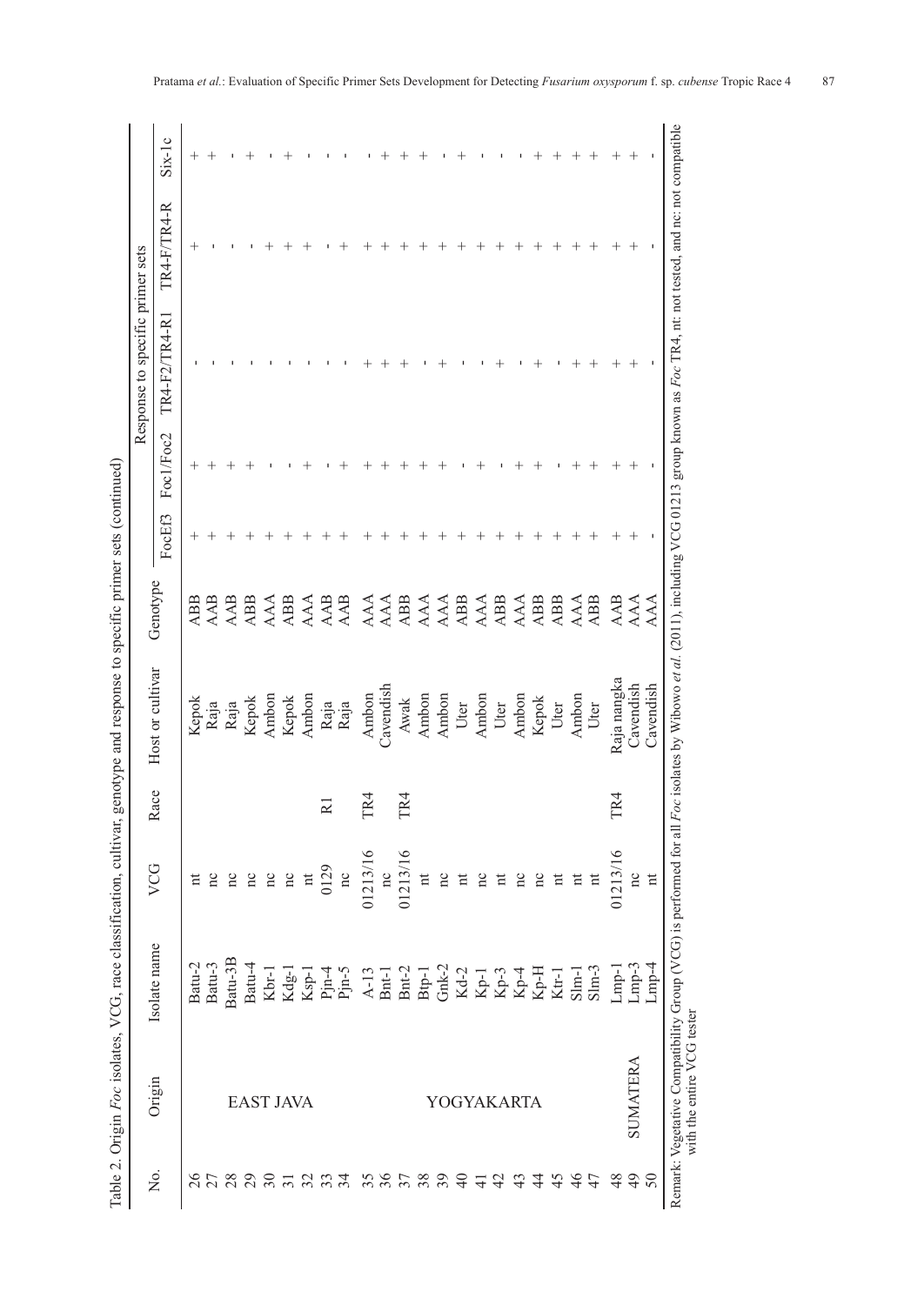of population of pathogens to adapt is determined, in part, by their diversity. As the gene pool that a population can sample increases, so does its adaptability to a changing environment or a new host genotype (McDonald & McDermott, 1993).

The evolutionary history of *Foc* is very complex. Based on the phylogenetic studies of *Foc* divided taxon into several lineage representing two of four *F. oxysporum* clade, indicating that the polyphyletic of *Foc* more closely related to other *F. oxysporum* forma specialist than *Foc* lineage. This led to a speculation that the formation of a new pathogen from *F. oxysporum*maybe come from a member of the pathogens and non-pathogens from this species (Fourie *et al*., 2011). Fourie *et al*. (2011) also confirm that co-evolution between plant and horizontal gene transfer is the evolutionary history of *Foc* and showed that there is a lot of diversity on *Foc* strain that should be studied and need further research and surveys against the evolution of this pathogen.

Genetically, *Foc* have ability to infect specific banana cultivar, so that it can be grouped into biological races (Waite & Stover, 1960; Su *et al*., 1986). Based on the tested *Foc* isolates from Indonesia and some previous research in grouping *Foc* based on the PCR-based methods using specific primer sets, it turns out that there is not enough to grouping different strains of *Foc* based on the races. *Foc* is classified into two clades A and B based on the evolutionary origins. Clade A group of *Foc*, co-evolved with bananas having A genome, whereas clade B evolved along with their host banana plants having purely B genome or mixed A and B genomes. Currently, the banana disease causing strains of *Foc* are evolved from both clade A and clade B lineages (Fourie *et al*., 2009). In order to characterize these genetically related populations, they have now been grouped into same VCGs based on the formation of a heterokaryon (Puhalla, 1985).

The VCG gives a fair idea of the genetic diversity and evolution of the pathogen. However, the use of VCG as a means to classify *Foc* is also considered incomplete as one race since it can comprise of more than one VCG (e.g. VCG 0124 and VCG 0125 belong to race 1) or one VCG may occur in multiple races (e.g. VCG 0124 occurs in both race 1 and race 2). In addition, few of the VCG groups are cross compatible, giving rise to VCG complexes making it more difficult for pathotype identification. Till now, 24 VCGs of *Foc* have been identified with further separation into two clades and eight lineages originated from Asia (Ghag *et al*., 2015).

This result suggested that there are a large amount of diversity seen in *Foc* strains have to be discovered and that additional surveys and research are needed for the full appreciation of the evolution of this pathogen. Therefore, in order to pinpoint potential species boundaries to elucidate the true relationships among the VCGs and lineages of *F. oxysporum* f. sp. *cubense*, then, the diversity of *F. oxysporum* complex needs to be fully characterized (Fourie *et al*., 2009).

# **CONCLUSION**

It showed that tropic and subtropic race 4 of *Foc* have been widely distributed in some regions in Indonesia. Based on the tested *Foc* TR4 isolates (VCG 01213) as control, TR4-F/TR4-R have the highest specificity to *Foc* TR4 isolate detection. Meanwhile, TR4-F2/TR4-R1 has the lowest specificity to *Foc* TR4 isolate detection. Further research should develop a specific primer set for detecting *Foc* TR4 and the most damaging strain of *Foc* based on genetic diversity. Therefore, in studying *Foc* especially *Foc* TR4 strain should focus on the specificity of genetic based on molecular data.

#### **ACKNOWLEDGEMENT**

The authors would like to acknowledge KNAW-SPIN project for funding this research. This paper are part of author's thesis.

### **LITERATURE CITED**

- Bentley, S., J. Pattemore, & N.Y. Moore. 2003. Foc Tropical Race 4 Diagnostic Manual. Cooperative Research Center for Tropical Plant Protection, Queensland University, St. Lucia, Australia.
- Bentley, S., K.G. Pegg, N.Y. Moore, R.D. Davis, & I.W. Buddenhagen. 1998. Genetic Variation among Vegetative Compatibility Groups of *Fusarium oxysporum* f. sp. *cubense* Analyzed by DNA Fingerprinting. *Phytopathology* 88: 1283− 1293.
- Buddenhagen, I.W. 2009. Understanding Strain Diversity in *Fusarium oxysporum* f. sp. *cubense* and History of Introduction of "Tropical Race 4" to Better Manage Banana Production. *Acta Horticulturae* 828: 193−204.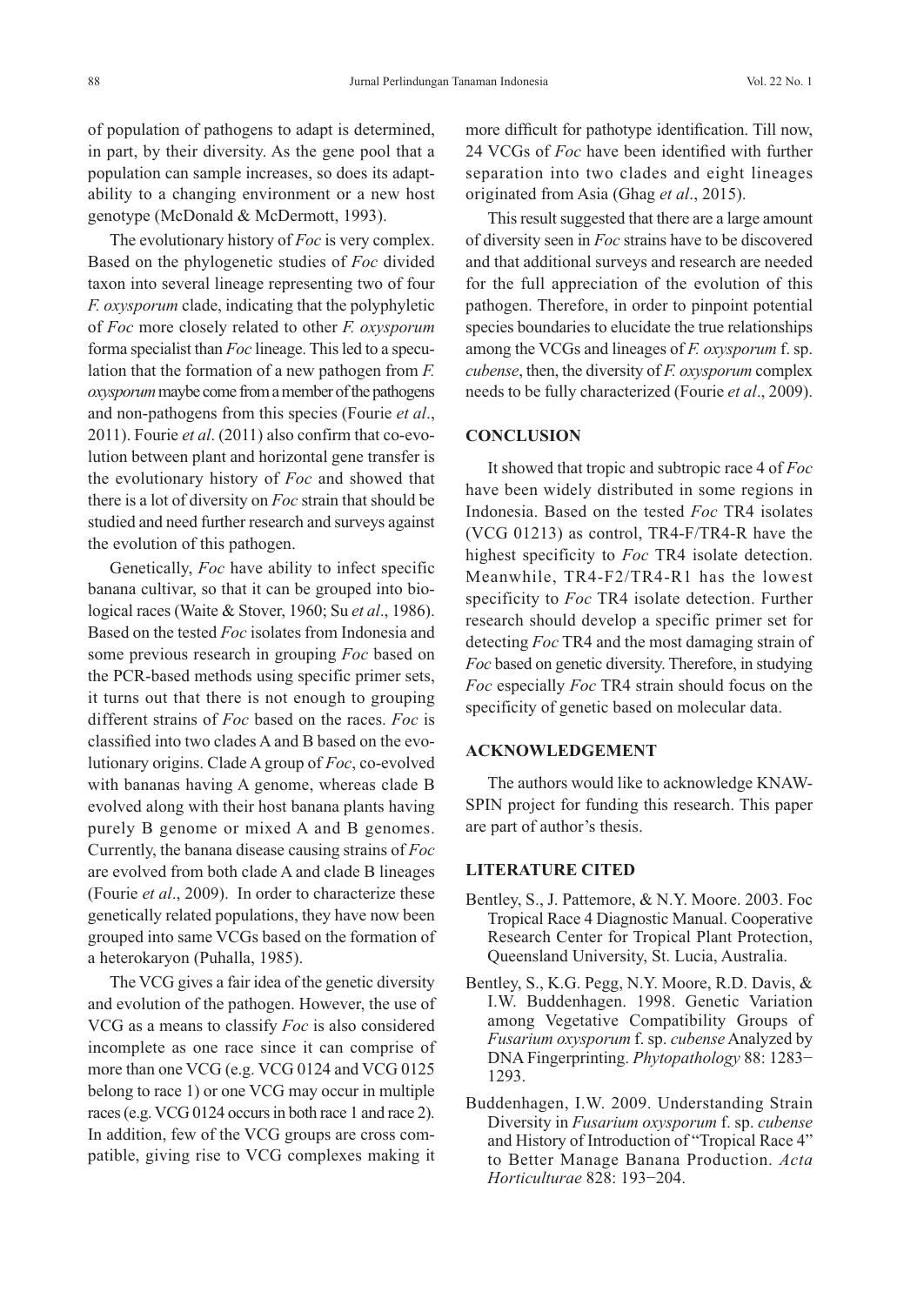- Butler, D. 2013. Fungus Threatens Top Banana. *Nature* 504: 195−196.
- Dita, M.A., C. Waalwijk, I.W. Buddenhagen, M.T. Souzajr, & G.H.J. Kema. 2010. A Molecular Diagnostic for Tropical race 4 of the Banana Fusarium Wilt Pathogen. *Plant Pathology* 59: 348−357.
- Fourie, G., E.T. Steenkamp, T.R. Gordon, & A. Viljoen. 2009. Evolutionary Relationships among the *Fusarium oxysporum* f. sp. *cubense* Vegetative Compatibility Groups. *Applied and Environmental Microbiology* 75: 4770−4781.
- Fourie, G., E.T. Steenkamp, R.C. Ploetz, T.R. Gordon, & A. Viljoen. 2011. Current Status of the Taxonomic Position of *Fusarium oxysporum* formae specialis *cubense* within the *Fusarium oxysporum* Complex. *Infection, Genetics and Evolution* 11: 533−542.
- Garcia, F.A., N. Ordonez, J. Konkol, M. Al Qasem, Z. Naser, M.A. Wali, M., N.M. Salem, C. Waalwijk, R.C. Ploetz, & G. Kema. 2013. First Report of *Fusarium oxysporum* f. sp. *cubense* Tropical Race 4 Associated with Panama Disease of Banana Outside Southeast Asia. *Plant Disease* 98: 694.
- Ghag, S.B., U.K.S. Shekhawat, & T.R. Ganapathi. 2015. Fusarium Wilt of Banana: Biology, Epidemiology and Management. *International Journal of Pest Management* 61: 250−263.
- Li, C., J. Shao, Y. Wang, W. Li, D. Guo, B. Yan, Y. Xia, & M. Peng. 2013. Analysis of Banana Transcriptome and Global Gene Expression Profiles in Banana Roots in Response to Infection by Race 1 and Tropical Race 4 of *Fusarium oxysporum* f. sp. *cubense*. *BMC Genomics* 14: 851.
- Liao, L.F., Z.Y. Dong, Z.Z. Wang, & C.Y. Ji. 2009. RAPD Analysis of *Fusarium oxysporium* f. sp. cubense and Rapid Detection for FOC4. *Acta Phytopathologica Sinica* 39: 353−361.
- Lin, Y.H., J.Y. Chang, E.T. Liu, C.P. Chao, J.W. Huang, & P.F.L. Chang. 2008. Development of a Molecular Marker for Specific Detection of *Fusarium oxysporum* f. sp. *cubense* Race 4. *European Journal of Plant Pathology* 123: 353− 365.
- Lin, Y.H., C.C. Su, C.P. Cao, C.Y. Chen, C.J. Chang, J.W. Huang, & P.F.L. Chang. 2012. A Molecular Diagnosis Method Using Real-time PCR for Quantification and Detection of *Fusarium oxysporum* f. sp. *cubense*Race 4. *European Journal of Plant Pathology* 135: 395−405.
- McDonald, B.A. 1997. The Population Genetics of Fungi: Tools and Techniques. *Phytopathology* 87: 448−453.
- McDonald, B.A., & J.M. McDermott.1993. Population Genetics of Plant Pathogenic Fungi. *BioScience* 43: 311−319.
- Molina, A.B., R.C. Williams, C. Hermanto, B. Suwanda, Komolong, & P. Kokoa. 2010. Final Report: Mitigating the Threat of Banana Fusarium Wilt: Understanding the Agroecological Distribution of Pathogenic Forms and Developing Disease Management Strategies. ACIAR Publication ABN 34 864 955 427, Canberra, Australia. 76 p.
- Ordonez, N., F. Garc´ıa Bastidas, H.B. Laghari, M.Y. Akkary, E.N. Harfouche, B.N. al Awar, D. Freres, & G.H.J. Kema. 2016. First Report of *Fusarium oxysporum* f. sp. *cubense* Tropical Race 4 Causing Panama Disease in Cavendish Bananas in Pakistan and Lebanon. *Plant Disease* 100: 209.
- Ploetz, R.C. 1990. Population Biology of *Fusarium oxysporum* f. sp. *cubense*, p. 63−67. *In* R.C. Ploetz (ed.), *Fusarium Wilt of Banana*. APS Press, St. Paul, MN.
- Ploetz, R.C. 2006. Fusarium Wilt of Banana is Caused by Several Pathogens Referred to as *Fusarium oxysporum*f. sp. *cubense*. *Phytopathology* 96: 653−656.
- Ploetz, R.C., G.H.J. Kema, & L.J. Ma. 2015. Impact of Diseases on Export and Smallholder Production of Banana. *Annual Review of Phytopathology* 53: 269−288.
- Puhalla, J.E. 1985. Classification of Strains of *Fusarium oxysporum* on the Basis of Vegetative Compatibility. Canadian Journal of Botany 63: 179−183.
- Stover, R.H. 1962. *Fusarial Wilt (Panama Disease) of Bananas and Other Musa species*. Kew, Commonwealth Mycol. Inst. Phytopath. Papers No. 4, 122 p.
- Stover, R. H. 1972. *Banana, Plantain, and Abacá Diseases*. CMI, Kew, Surrey, UK, 316 p.
- Su, H.J., S.C. Hwang, & W.H. Ko. 1986. Fusarial Wilt of Cavendish Bananas in Taiwan. *Plant Disease* 70: 814−818.
- Waite, B.H. & R.H. Stover. 1960. Studies on Fusarium Wilt of Bananas, Variability and Cultivar Concept in *Fusarium oxysporum* f. sp. *cubense*. *Canadian Journal of Botany* 38: 985− 994.